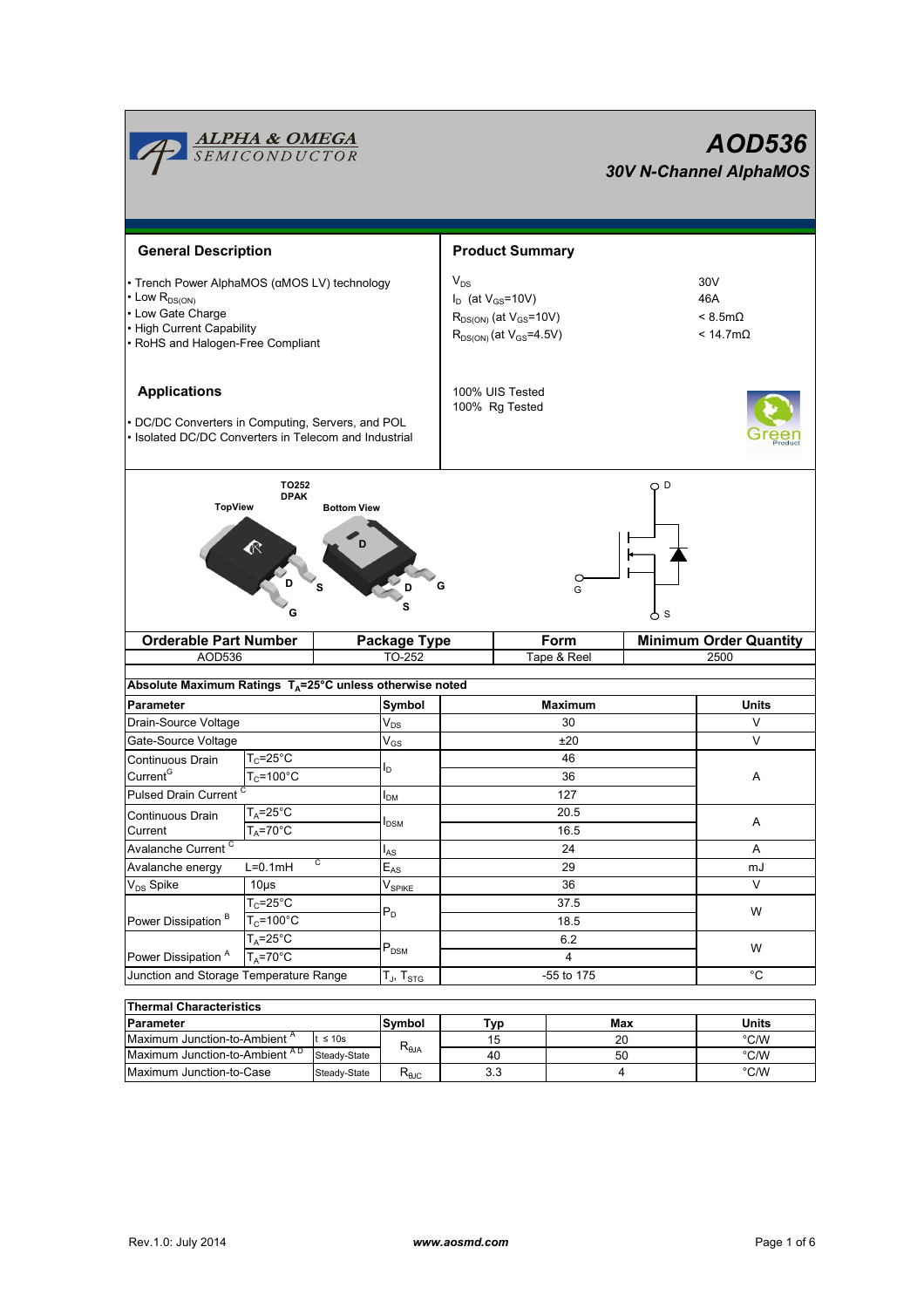

#### **Electrical Characteristics (TJ=25°C unless otherwise noted)**

| Symbol                                  | <b>Conditions</b><br>Parameter                                        |                                                                    |                | Min  | <b>Typ</b>     | <b>Max</b> | <b>Units</b> |
|-----------------------------------------|-----------------------------------------------------------------------|--------------------------------------------------------------------|----------------|------|----------------|------------|--------------|
|                                         | <b>STATIC PARAMETERS</b>                                              |                                                                    |                |      |                |            |              |
| <b>BV</b> <sub>DSS</sub>                | Drain-Source Breakdown Voltage                                        | ID=250µA, VGS=0V                                                   |                | 30   |                |            | V            |
| $I_{DSS}$                               | Zero Gate Voltage Drain Current                                       | $V_{DS}$ =30V, $V_{GS}$ =0V<br>$T_{\rm J}$ =55°C                   |                |      |                | 1          | μA           |
|                                         |                                                                       |                                                                    |                |      |                | 5          |              |
| $I_{GSS}$                               | Gate-Body leakage current                                             | $V_{DS}$ =0V, $V_{GS}$ = $\pm$ 20V                                 |                |      |                | ±100       | nA           |
| $\mathsf{V}_{\mathsf{GS}(\mathsf{th})}$ | Gate Threshold Voltage                                                | $V_{DS} = V_{GS} I_D = 250 \mu A$                                  |                | 1.4  | 1.8            | 2.2        | V            |
| $R_{DS(ON)}$                            |                                                                       | $V_{GS}$ =10V, $I_D$ =20A                                          |                |      | 7              | 8.5        | $m\Omega$    |
|                                         | Static Drain-Source On-Resistance                                     |                                                                    | $T_i = 125$ °C |      | 10             | 12         |              |
|                                         |                                                                       | $V_{GS}$ =4.5V, $I_D$ =20A                                         |                | 11.6 | 14.7           | $m\Omega$  |              |
| $g_{FS}$                                | $V_{DS}$ =5V, I <sub>D</sub> =20A<br><b>Forward Transconductance</b>  |                                                                    |                |      | 42             |            | S            |
| $V_{SD}$                                | Diode Forward Voltage<br>$I_S = 1A, V_{GS} = 0V$                      |                                                                    |                |      | 0.73           | 1          | V            |
| $\mathsf{I}_\mathsf{S}$                 | Maximum Body-Diode Continuous Current                                 |                                                                    |                |      | 40             | A          |              |
|                                         | <b>DYNAMIC PARAMETERS</b>                                             |                                                                    |                |      |                |            |              |
| $C_{\hbox{\scriptsize{iss}}}$           | Input Capacitance                                                     |                                                                    |                |      | 1140           |            | pF           |
| $C_{\underline{\text{oss}}}$            | $V_{GS}$ =0V, $V_{DS}$ =15V, f=1MHz<br><b>Output Capacitance</b>      |                                                                    |                |      | 400            |            | рF           |
| $\mathbf{C}_{\text{rss}}$               | Reverse Transfer Capacitance                                          |                                                                    |                |      | 45             |            | pF           |
| $R_{q}$                                 | Gate resistance                                                       | $f = 1$ MHz                                                        |                | 1.2  | 2.5            | 3.8        | Ω            |
|                                         | <b>SWITCHING PARAMETERS</b>                                           |                                                                    |                |      |                |            |              |
| $Q_q(10V)$                              | <b>Total Gate Charge</b>                                              | $V_{GS}$ =10V, $V_{DS}$ =15V, $I_D$ =20A                           |                |      | 14             | 22         | nC           |
| $Q_g(4.5V)$                             | <b>Total Gate Charge</b>                                              |                                                                    |                |      | 6.5            | 12         | nC           |
| $\mathsf{Q}_{\mathsf{gs}}$              | Gate Source Charge                                                    |                                                                    |                |      | 3              |            | nC           |
| $\mathsf{Q}_{\underline{\mathsf{gd}}}$  | Gate Drain Charge                                                     |                                                                    |                |      | 2.5            |            | nC           |
| $t_{D(0n)}$                             | Turn-On DelayTime                                                     | $V_{\text{gs}}$ =10V, V <sub>DS</sub> =15V, R <sub>i</sub> =0.75Ω, |                |      | $\overline{7}$ |            | ns           |
| $t_r$                                   | Turn-On Rise Time                                                     |                                                                    |                |      | 13.5           |            | ns           |
| $t_{D(off)}$                            | <b>Turn-Off DelayTime</b>                                             | $R_{\text{GEN}} = 3\Omega$                                         |                |      | 18.5           |            | ns           |
| $\mathbf{t}_\mathrm{f}$                 | <b>Turn-Off Fall Time</b>                                             |                                                                    |                |      | 4              |            | ns           |
| $t_{\rm cr}$                            | $I_F$ =20A, dl/dt=500A/ $\mu$ s<br>Body Diode Reverse Recovery Time   |                                                                    |                | 12   |                | ns         |              |
| $Q_{rr}$                                | $I_F$ =20A, dl/dt=500A/ $\mu$ s<br>Body Diode Reverse Recovery Charge |                                                                    |                | 20   |                | nC         |              |

A. The value of R<sub>θJA</sub> is measured with the device mounted on 1in<sup>2</sup> FR-4 board with 2oz. Copper, in a still air environment with T<sub>A</sub> =25° C. The Power dissipation  $\widehat{P}_{DSM}$  is based on R  $_{\text{QJA}}$  t≤ 10s and the maximum allowed junction temperature of 150°C. The value in any given application depends on the user's specific board design, and the maximum temperature of 175°C may be used if the PCB allows it.

B. The power dissipation P<sub>D</sub> is based on T<sub>J(MAX)</sub>=175°C, using junction-to-case thermal resistance, and is more useful in setting the upper<br>dissipation limit for cases where additional heatsinking is used.

C. Single pulse width limited by junction temperature  $T_{J(MAX)} = 175^\circ$  C.

D. The  $R_{AIA}$  is the sum of the thermal impedance from junction to case  $R_{AIC}$  and case to ambient.

E. The static characteristics in Figures 1 to 6 are obtained using <300μs pulses, duty cycle 0.5% max.<br>F. These curves are based on the junction-to-case thermal impedance which is measured with the device mounted to a lar a maximum junction temperature of  $T_{J(MAX)}$ =175°C. The SOA curve provides a single pulse rating.

G. The maximum current rating is package limited.

H. These tests are performed with the device mounted on 1 in<sup>2</sup> FR-4 board with 2oz. Copper, in a still air environment with T<sub>A</sub>=25°C.

THIS PRODUCT HAS BEEN DESIGNED AND QUALIFIED FOR THE CONSUMER MARKET. APPLICATIONS OR USES AS CRITICAL COMPONENTS IN LIFE SUPPORT DEVICES OR SYSTEMS ARE NOT AUTHORIZED. AOS DOES NOT ASSUME ANY LIABILITY ARISING OUT OF SUCH APPLICATIONS OR USES OF ITS PRODUCTS. AOS RESERVES THE RIGHT TO IMPROVE PRODUCT DESIGN, FUNCTIONS AND RELIABILITY WITHOUT NOTICE.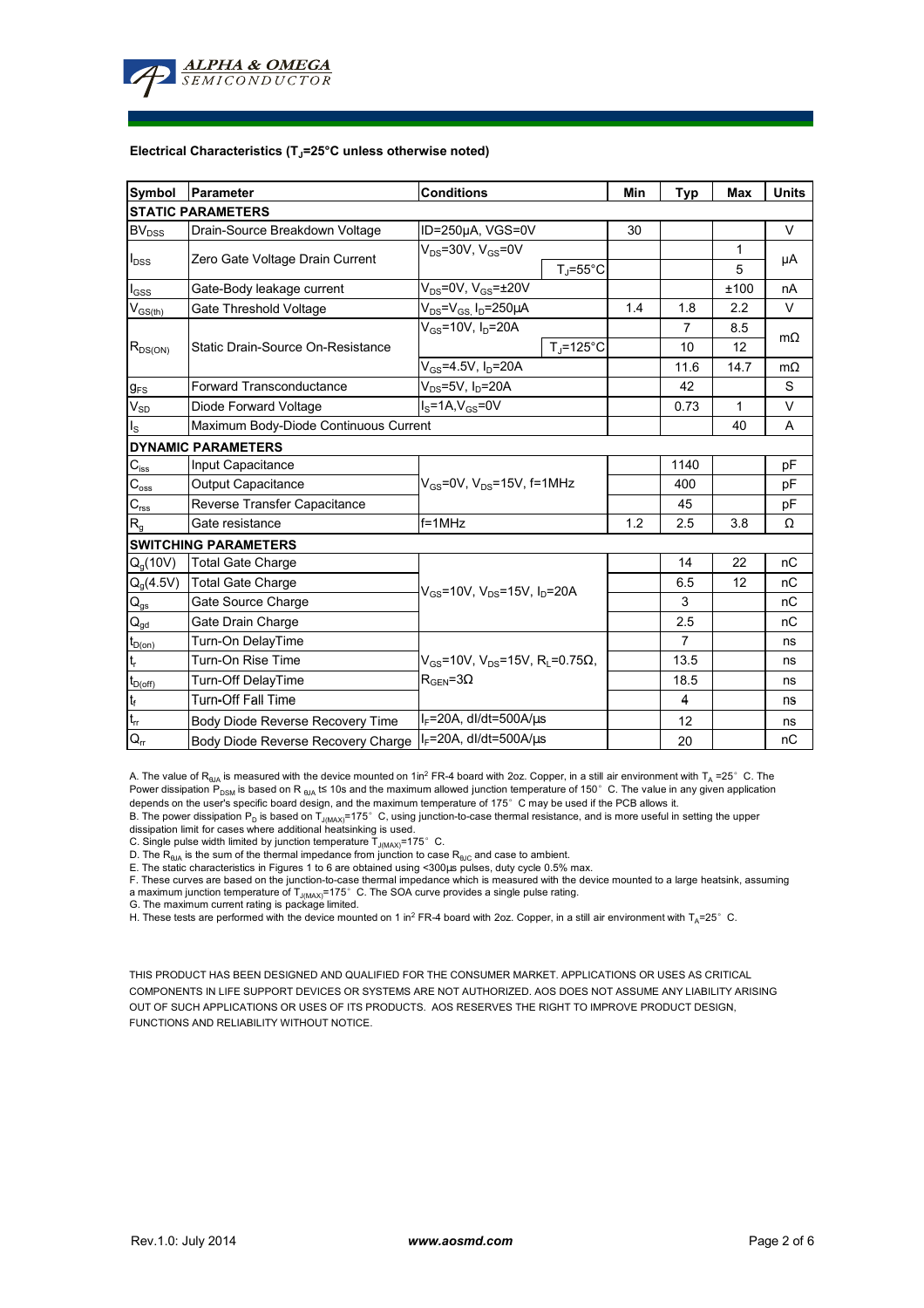**ALPHA & OMEGA SEMICONDUCTOR** 

#### **TYPICAL ELECTRICAL AND THERMAL CHARACTERISTICS**

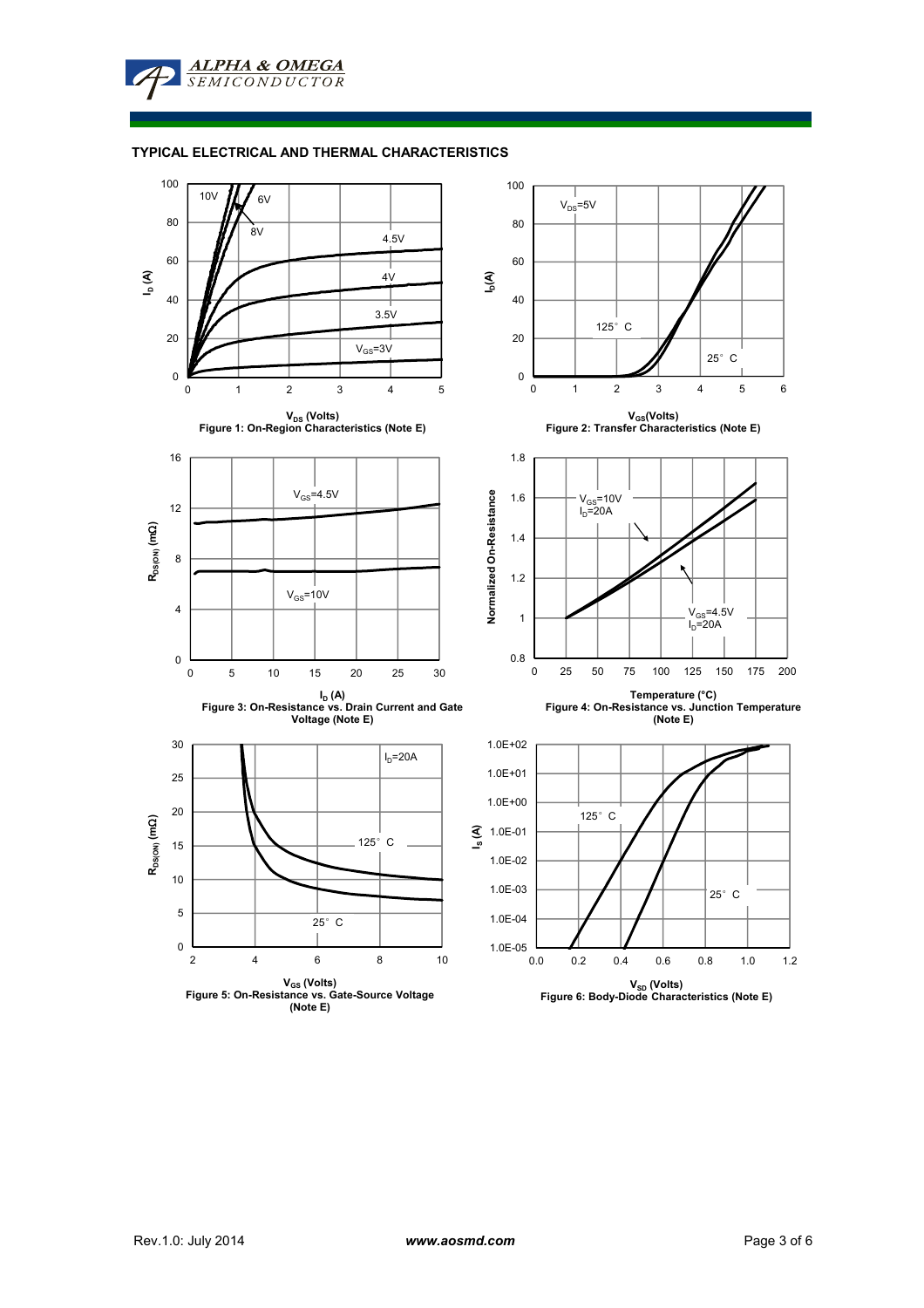**ALPHA & OMEGA** SEMICONDUCTOR

#### **TYPICAL ELECTRICAL AND THERMAL CHARACTERISTICS**



**Pulse Width (s) Figure 11: Normalized Maximum Transient Thermal Impedance (Note F)**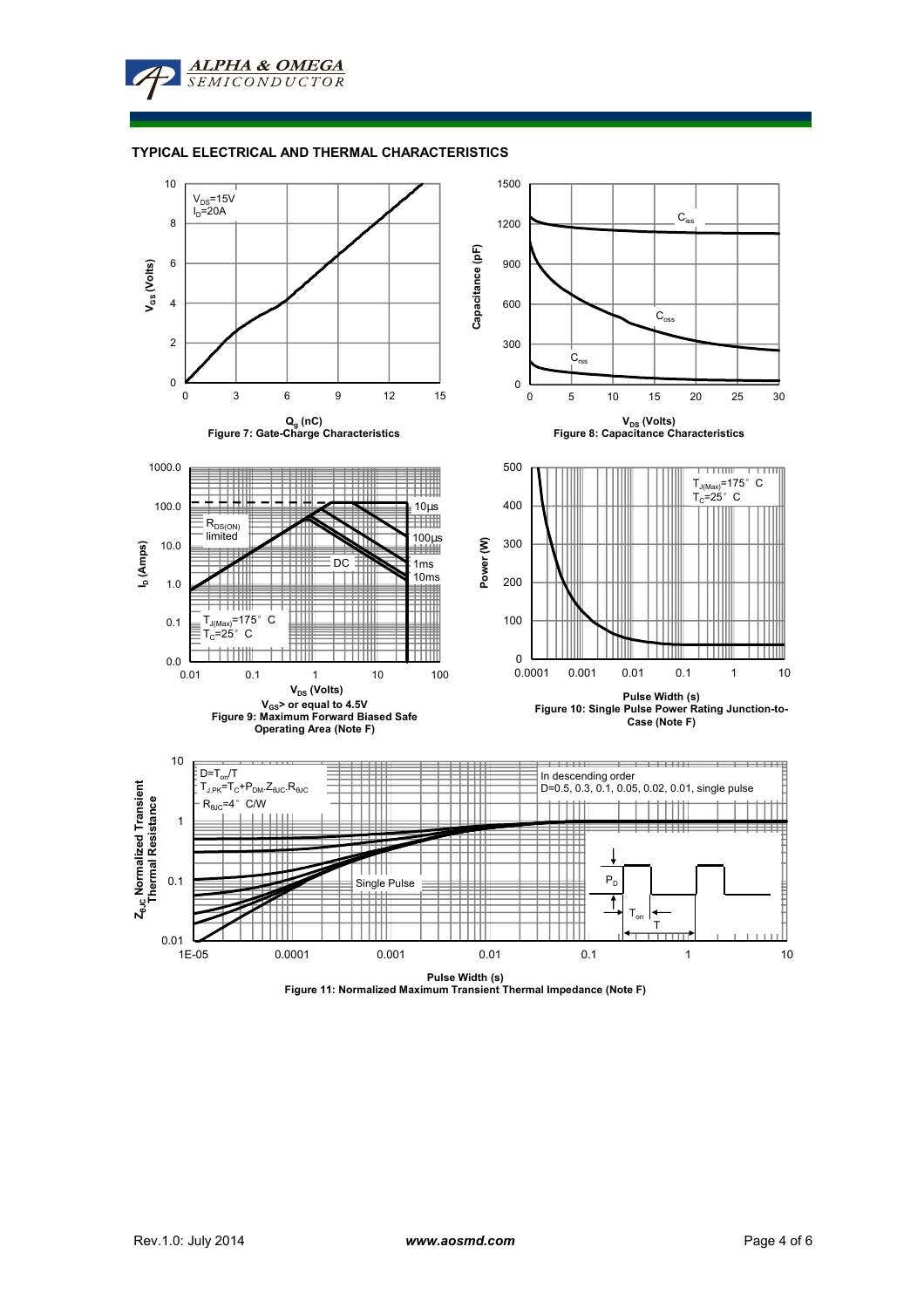

### **TYPICAL ELECTRICAL AND THERMAL CHARACTERISTICS**